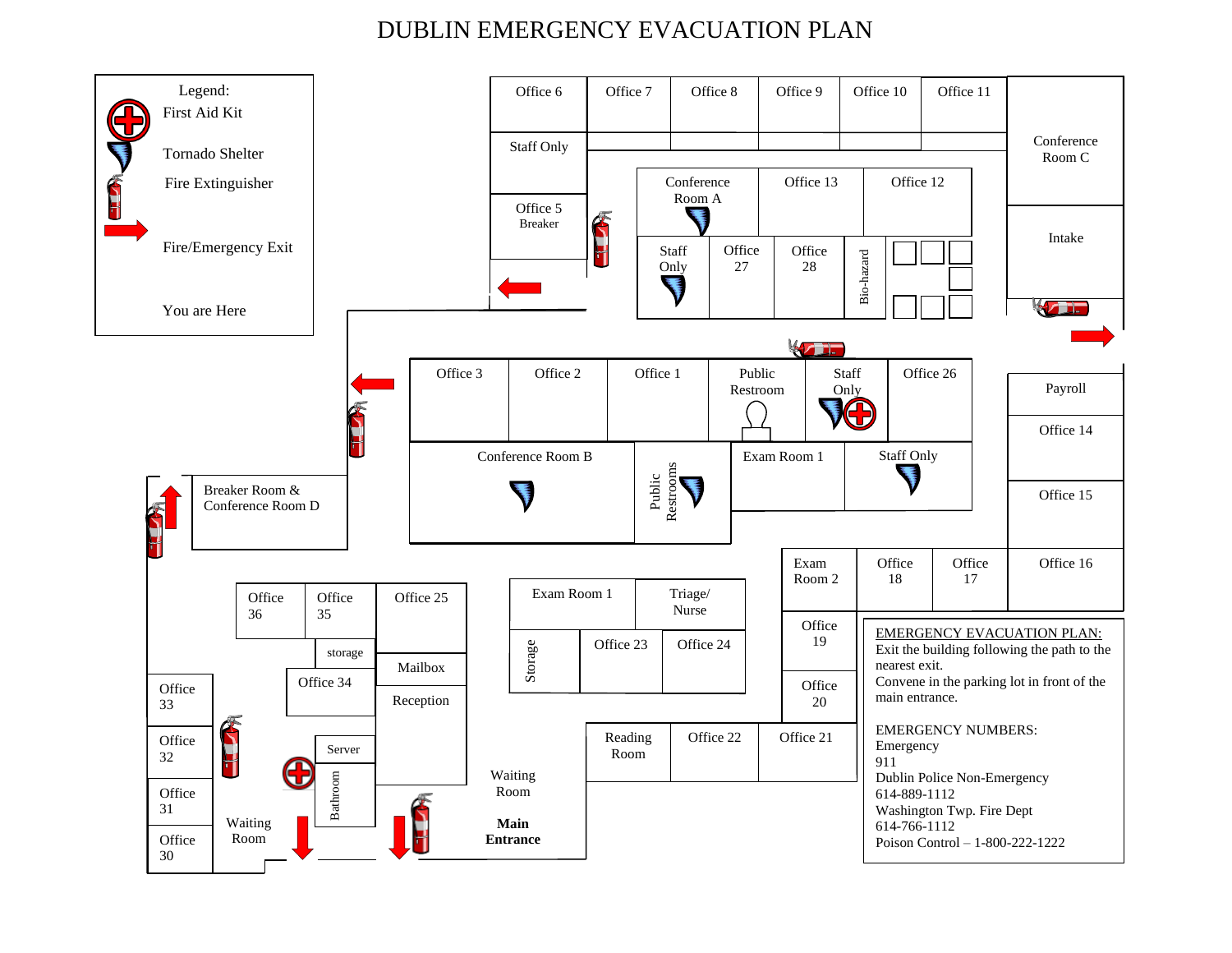## Syntero Lewis Center EMERGENCY EVACUATION PLAN:

Exit the building by following the blue lines leading out of your location on the map to the nearest Exit. Convene in the parking lot in front of the main entrance. EMERGENCY NUMBERS:

Emergency: 911

Poison Control: 1-800-222-1222



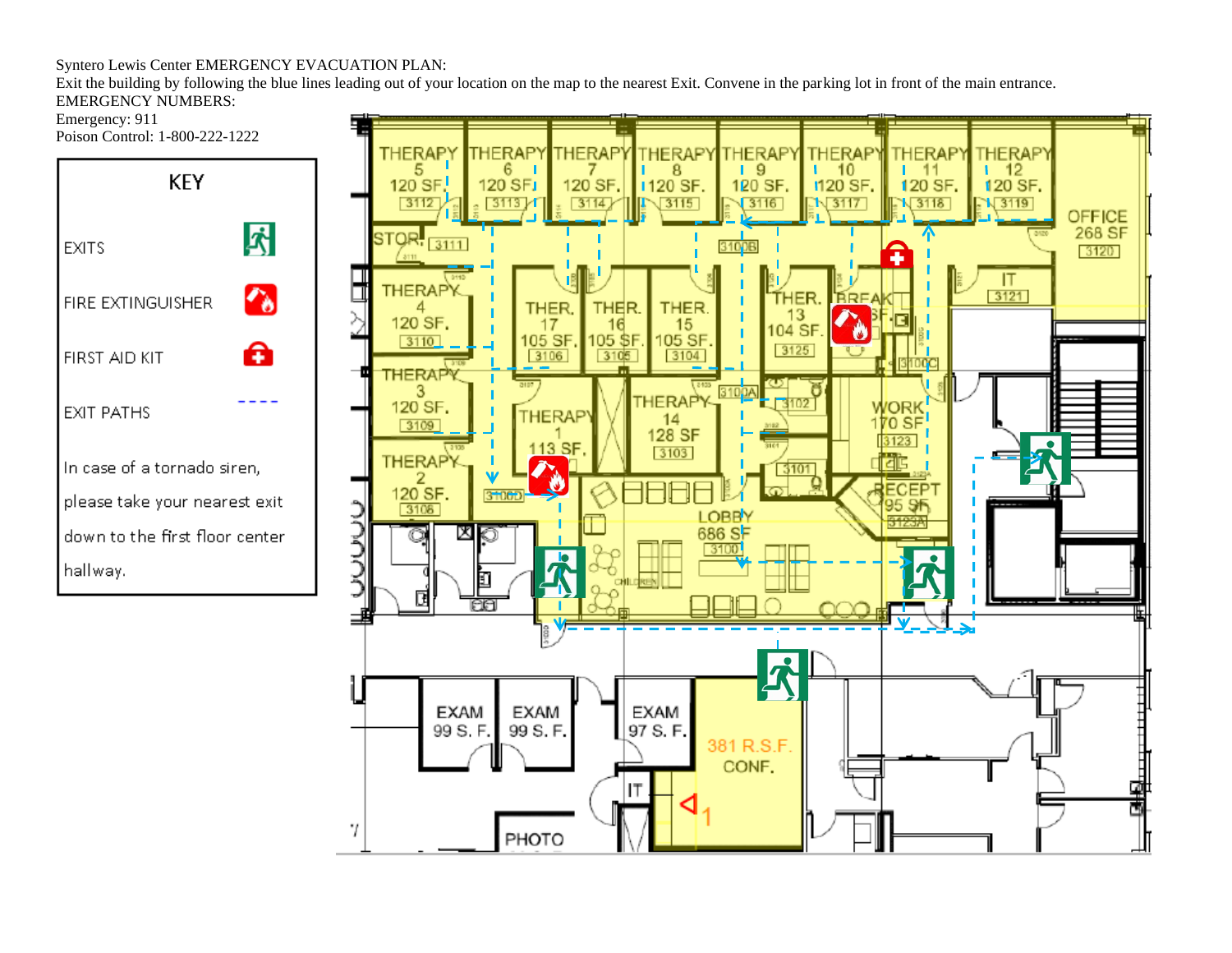